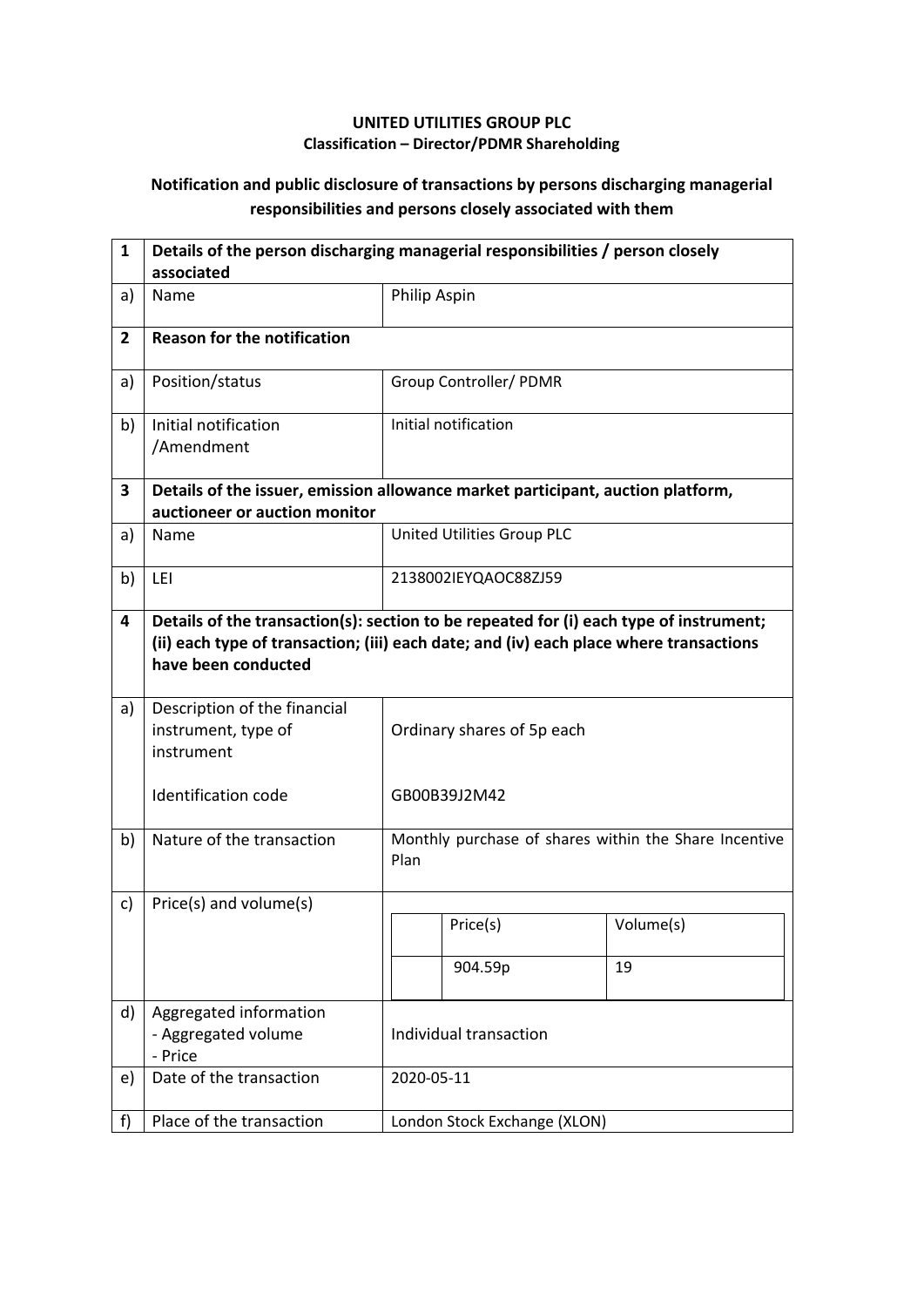| $\mathbf{1}$   | Details of the person discharging managerial responsibilities / person closely                                                                                                                          |                                            |                                                       |  |  |  |
|----------------|---------------------------------------------------------------------------------------------------------------------------------------------------------------------------------------------------------|--------------------------------------------|-------------------------------------------------------|--|--|--|
|                | associated                                                                                                                                                                                              |                                            |                                                       |  |  |  |
| a)             | Name                                                                                                                                                                                                    | Louise Beardmore                           |                                                       |  |  |  |
| $\overline{2}$ | <b>Reason for the notification</b>                                                                                                                                                                      |                                            |                                                       |  |  |  |
| a)             | Position/status                                                                                                                                                                                         | Customer Services and People Director/PDMR |                                                       |  |  |  |
| b)             | Initial notification<br>/Amendment                                                                                                                                                                      | Initial notification                       |                                                       |  |  |  |
| 3              | Details of the issuer, emission allowance market participant, auction platform,                                                                                                                         |                                            |                                                       |  |  |  |
|                | auctioneer or auction monitor                                                                                                                                                                           |                                            |                                                       |  |  |  |
| a)             | Name                                                                                                                                                                                                    | United Utilities Group PLC                 |                                                       |  |  |  |
| b)             | LEI                                                                                                                                                                                                     | 2138002IEYQAOC88ZJ59                       |                                                       |  |  |  |
| 4              | Details of the transaction(s): section to be repeated for (i) each type of instrument;<br>(ii) each type of transaction; (iii) each date; and (iv) each place where transactions<br>have been conducted |                                            |                                                       |  |  |  |
| a)             | Description of the financial<br>instrument, type of<br>instrument                                                                                                                                       | Ordinary shares of 5p each                 |                                                       |  |  |  |
|                | Identification code                                                                                                                                                                                     | GB00B39J2M42                               |                                                       |  |  |  |
| b)             | Nature of the transaction                                                                                                                                                                               | Plan                                       | Monthly purchase of shares within the Share Incentive |  |  |  |
| c)             | Price(s) and volume(s)                                                                                                                                                                                  |                                            |                                                       |  |  |  |
|                |                                                                                                                                                                                                         | Price(s)                                   | Volume(s)                                             |  |  |  |
|                |                                                                                                                                                                                                         | 904.59p                                    | 19                                                    |  |  |  |
| d)             | Aggregated information<br>- Aggregated volume<br>- Price                                                                                                                                                | Individual transaction                     |                                                       |  |  |  |
| e)             | Date of the transaction                                                                                                                                                                                 | 2020-05-11                                 |                                                       |  |  |  |
| f              | Place of the transaction                                                                                                                                                                                | London Stock Exchange (XLON)               |                                                       |  |  |  |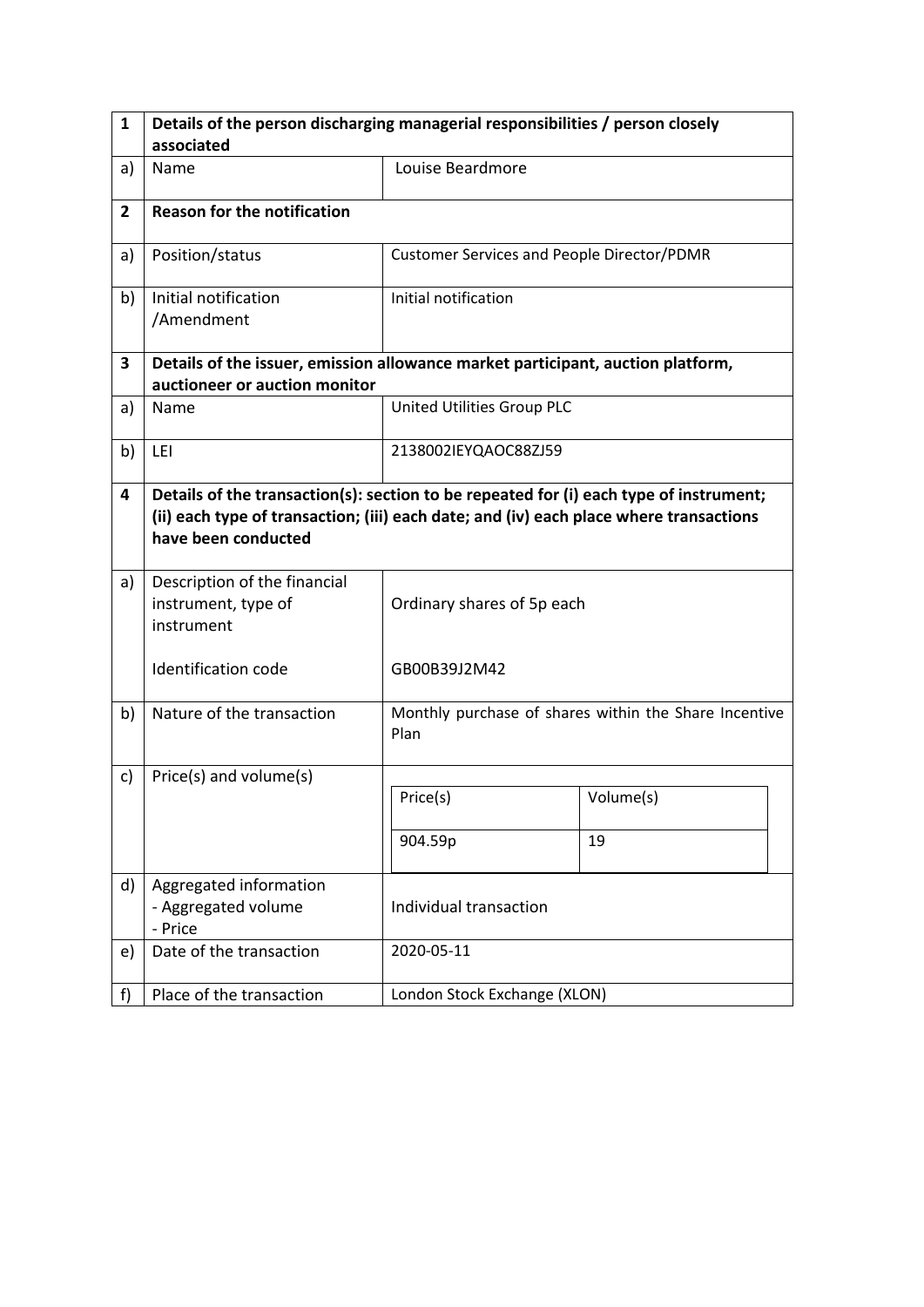| $\mathbf{1}$   | Details of the person discharging managerial responsibilities / person closely                                                                                                                          |                                       |                                                       |  |  |  |
|----------------|---------------------------------------------------------------------------------------------------------------------------------------------------------------------------------------------------------|---------------------------------------|-------------------------------------------------------|--|--|--|
|                | associated                                                                                                                                                                                              |                                       |                                                       |  |  |  |
| a)             | Name                                                                                                                                                                                                    | James Bullock                         |                                                       |  |  |  |
| $\overline{2}$ | <b>Reason for the notification</b>                                                                                                                                                                      |                                       |                                                       |  |  |  |
| a)             | Position/status                                                                                                                                                                                         | Strategy and Regulation Director/PDMR |                                                       |  |  |  |
| b)             | Initial notification<br>/Amendment                                                                                                                                                                      | Initial notification                  |                                                       |  |  |  |
| 3              | Details of the issuer, emission allowance market participant, auction platform,                                                                                                                         |                                       |                                                       |  |  |  |
|                | auctioneer or auction monitor                                                                                                                                                                           |                                       |                                                       |  |  |  |
| a)             | Name                                                                                                                                                                                                    | United Utilities Group PLC            |                                                       |  |  |  |
| b)             | LEI                                                                                                                                                                                                     | 2138002IEYQAOC88ZJ59                  |                                                       |  |  |  |
| 4              | Details of the transaction(s): section to be repeated for (i) each type of instrument;<br>(ii) each type of transaction; (iii) each date; and (iv) each place where transactions<br>have been conducted |                                       |                                                       |  |  |  |
| a)             | Description of the financial<br>instrument, type of<br>instrument                                                                                                                                       | Ordinary shares of 5p each            |                                                       |  |  |  |
|                | Identification code                                                                                                                                                                                     | GB00B39J2M42                          |                                                       |  |  |  |
| b)             | Nature of the transaction                                                                                                                                                                               | Plan                                  | Monthly purchase of shares within the Share Incentive |  |  |  |
| c)             | Price(s) and volume(s)                                                                                                                                                                                  |                                       |                                                       |  |  |  |
|                |                                                                                                                                                                                                         | Price(s)                              | Volume(s)                                             |  |  |  |
|                |                                                                                                                                                                                                         | 904.59p                               | 19                                                    |  |  |  |
| d)             | Aggregated information<br>- Aggregated volume<br>- Price                                                                                                                                                | Individual transaction                |                                                       |  |  |  |
| e)             | Date of the transaction                                                                                                                                                                                 | 2020-05-11                            |                                                       |  |  |  |
| f)             | Place of the transaction                                                                                                                                                                                | London Stock Exchange (XLON)          |                                                       |  |  |  |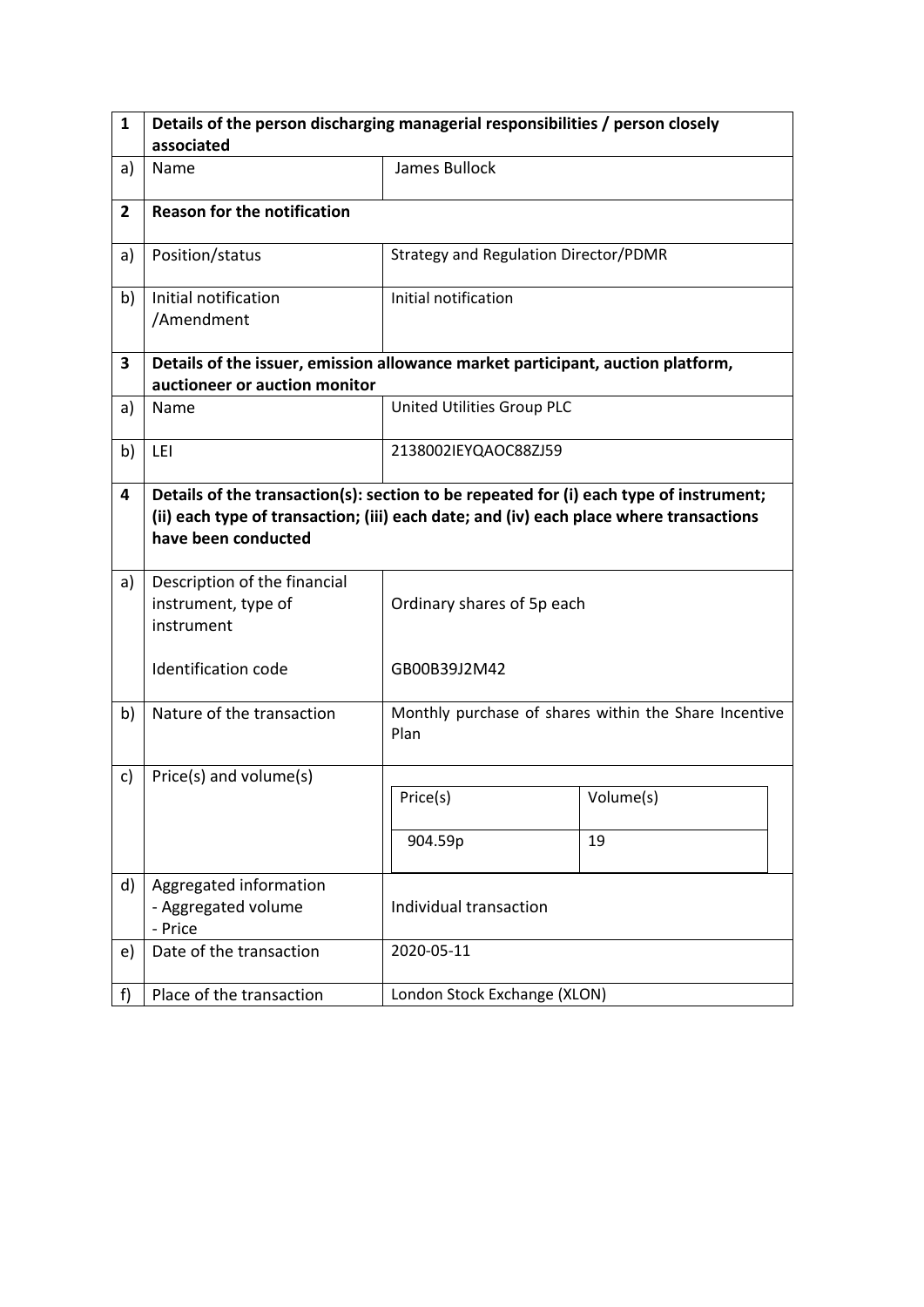| $\mathbf{1}$   | Details of the person discharging managerial responsibilities / person closely                                                                                                                          |                            |                                            |                                                       |  |
|----------------|---------------------------------------------------------------------------------------------------------------------------------------------------------------------------------------------------------|----------------------------|--------------------------------------------|-------------------------------------------------------|--|
|                | associated                                                                                                                                                                                              |                            |                                            |                                                       |  |
| a)             | Name                                                                                                                                                                                                    |                            | <b>Simon Chadwick</b>                      |                                                       |  |
| $\overline{2}$ | <b>Reason for the notification</b>                                                                                                                                                                      |                            |                                            |                                                       |  |
| a)             | Position/status                                                                                                                                                                                         |                            | Digital Services & Central Operations/PDMR |                                                       |  |
| b)             | Initial notification<br>/Amendment                                                                                                                                                                      |                            | Initial notification                       |                                                       |  |
| 3              | Details of the issuer, emission allowance market participant, auction platform,                                                                                                                         |                            |                                            |                                                       |  |
|                | auctioneer or auction monitor                                                                                                                                                                           |                            |                                            |                                                       |  |
| a)             | Name                                                                                                                                                                                                    |                            | United Utilities Group PLC                 |                                                       |  |
| b)             | LEI                                                                                                                                                                                                     |                            | 2138002IEYQAOC88ZJ59                       |                                                       |  |
| 4              | Details of the transaction(s): section to be repeated for (i) each type of instrument;<br>(ii) each type of transaction; (iii) each date; and (iv) each place where transactions<br>have been conducted |                            |                                            |                                                       |  |
| a)             | Description of the financial<br>instrument, type of<br>instrument                                                                                                                                       | Ordinary shares of 5p each |                                            |                                                       |  |
|                | Identification code                                                                                                                                                                                     |                            | GB00B39J2M42                               |                                                       |  |
| b)             | Nature of the transaction                                                                                                                                                                               | Plan                       |                                            | Monthly purchase of shares within the Share Incentive |  |
| c)             | Price(s) and volume(s)                                                                                                                                                                                  |                            |                                            |                                                       |  |
|                |                                                                                                                                                                                                         |                            | Price(s)                                   | Volume(s)                                             |  |
|                |                                                                                                                                                                                                         |                            | 904.59p                                    | 20                                                    |  |
| d)             | Aggregated information<br>- Aggregated volume<br>- Price                                                                                                                                                | Individual transaction     |                                            |                                                       |  |
| e)             | Date of the transaction                                                                                                                                                                                 |                            | 2020-05-11                                 |                                                       |  |
| f              | Place of the transaction                                                                                                                                                                                |                            | London Stock Exchange (XLON)               |                                                       |  |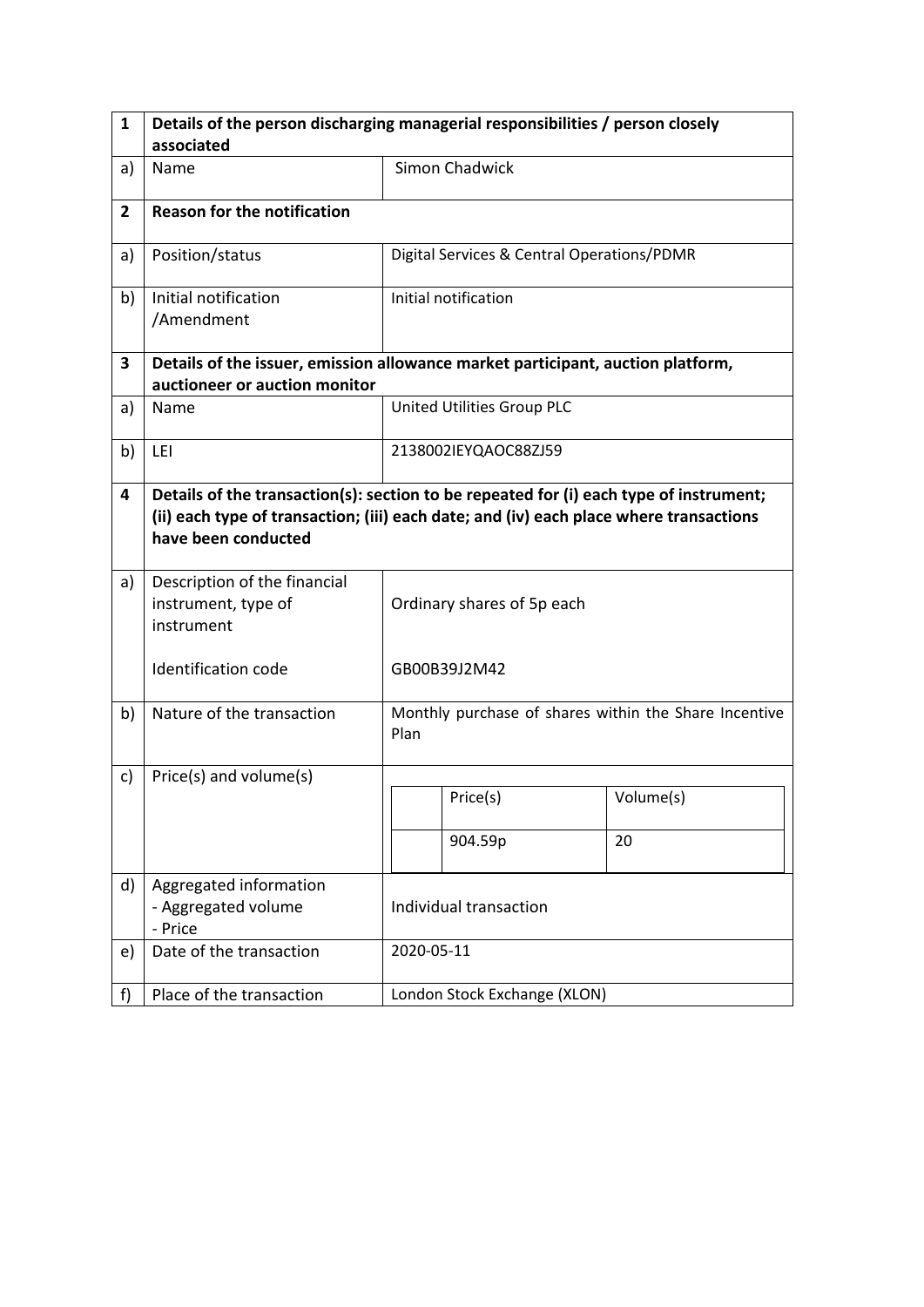| 1              | Details of the person discharging managerial responsibilities / person closely<br>associated                                                                                                            |                               |                                                       |  |  |
|----------------|---------------------------------------------------------------------------------------------------------------------------------------------------------------------------------------------------------|-------------------------------|-------------------------------------------------------|--|--|
| a)             | Name                                                                                                                                                                                                    | Simon Gardiner                |                                                       |  |  |
| $\overline{2}$ | <b>Reason for the notification</b>                                                                                                                                                                      |                               |                                                       |  |  |
| a)             | Position/status                                                                                                                                                                                         | <b>Company Secretary/PDMR</b> |                                                       |  |  |
| b)             | Initial notification<br>/Amendment                                                                                                                                                                      | Initial notification          |                                                       |  |  |
| 3              | Details of the issuer, emission allowance market participant, auction platform,<br>auctioneer or auction monitor                                                                                        |                               |                                                       |  |  |
| a)             | Name                                                                                                                                                                                                    | United Utilities Group PLC    |                                                       |  |  |
| b)             | LEI                                                                                                                                                                                                     | 2138002IEYQAOC88ZJ59          |                                                       |  |  |
| 4              | Details of the transaction(s): section to be repeated for (i) each type of instrument;<br>(ii) each type of transaction; (iii) each date; and (iv) each place where transactions<br>have been conducted |                               |                                                       |  |  |
| a)             | Description of the financial<br>instrument, type of<br>instrument                                                                                                                                       | Ordinary shares of 5p each    |                                                       |  |  |
|                | <b>Identification code</b>                                                                                                                                                                              | GB00B39J2M42                  |                                                       |  |  |
| b)             | Nature of the transaction                                                                                                                                                                               | Plan                          | Monthly purchase of shares within the Share Incentive |  |  |
| c)             | Price(s) and volume(s)                                                                                                                                                                                  |                               |                                                       |  |  |
|                |                                                                                                                                                                                                         | Price(s)                      | Volume(s)                                             |  |  |
|                |                                                                                                                                                                                                         | 904.59p                       | 19                                                    |  |  |
| d)             | Aggregated information<br>- Aggregated volume<br>- Price                                                                                                                                                | Individual transaction        |                                                       |  |  |
| e)             | Date of the transaction                                                                                                                                                                                 | 2020-05-11                    |                                                       |  |  |
| f)             | Place of the transaction                                                                                                                                                                                | London Stock Exchange (XLON)  |                                                       |  |  |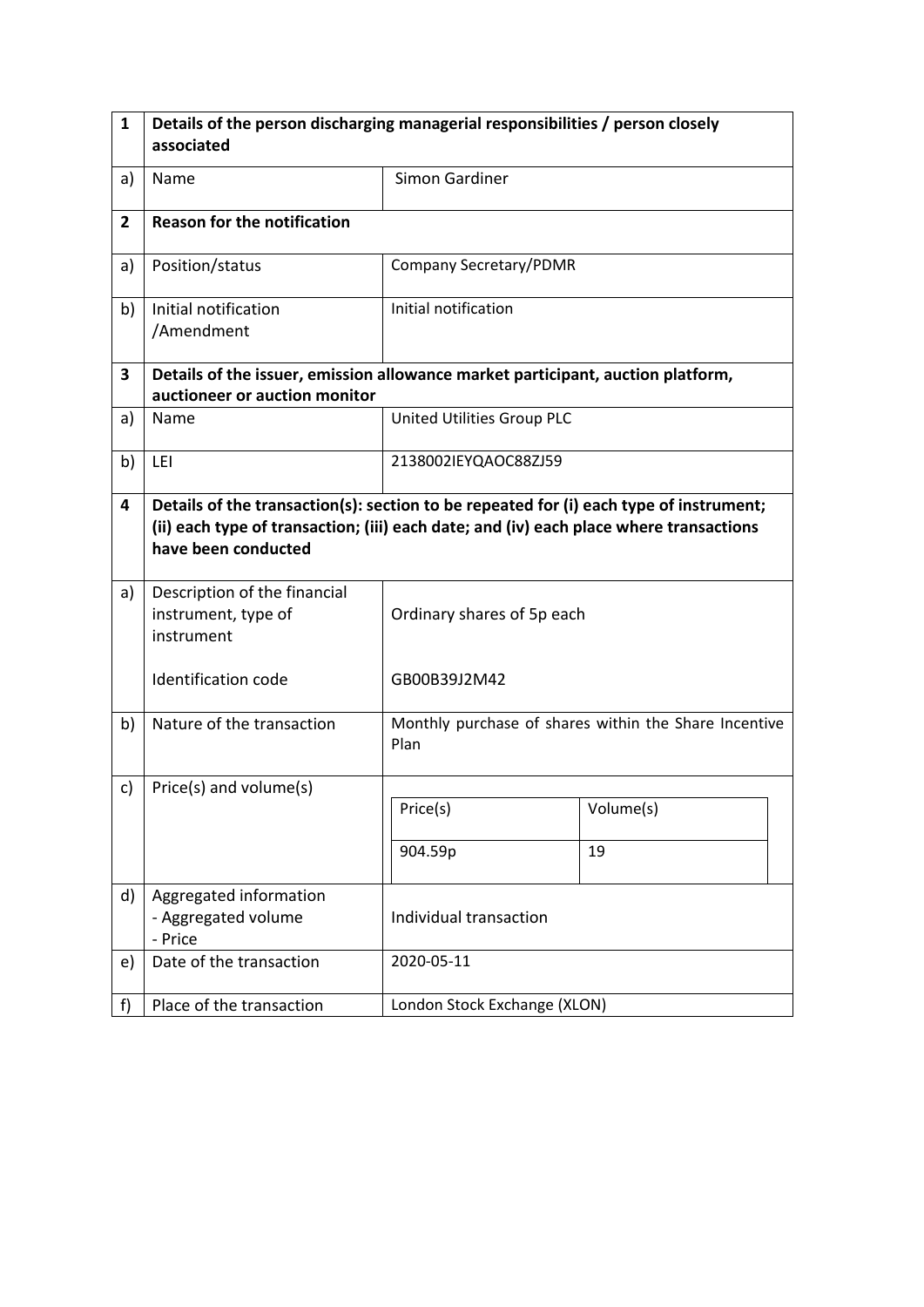| 1              | Details of the person discharging managerial responsibilities / person closely                                                                                                                          |                        |                                              |                                                       |  |
|----------------|---------------------------------------------------------------------------------------------------------------------------------------------------------------------------------------------------------|------------------------|----------------------------------------------|-------------------------------------------------------|--|
|                | associated                                                                                                                                                                                              |                        |                                              |                                                       |  |
| a)             | Name                                                                                                                                                                                                    |                        | Joanne Harrison                              |                                                       |  |
| $\overline{2}$ | <b>Reason for the notification</b>                                                                                                                                                                      |                        |                                              |                                                       |  |
| a)             | Position/status                                                                                                                                                                                         |                        | Environment and Asset Strategy Director/PDMR |                                                       |  |
| b)             | Initial notification<br>/Amendment                                                                                                                                                                      |                        | Initial notification                         |                                                       |  |
| 3              | Details of the issuer, emission allowance market participant, auction platform,                                                                                                                         |                        |                                              |                                                       |  |
|                | auctioneer or auction monitor                                                                                                                                                                           |                        |                                              |                                                       |  |
| a)             | Name                                                                                                                                                                                                    |                        | United Utilities Group PLC                   |                                                       |  |
| b)             | LEI                                                                                                                                                                                                     |                        | 2138002IEYQAOC88ZJ59                         |                                                       |  |
| 4              | Details of the transaction(s): section to be repeated for (i) each type of instrument;<br>(ii) each type of transaction; (iii) each date; and (iv) each place where transactions<br>have been conducted |                        |                                              |                                                       |  |
| a)             | Description of the financial<br>instrument, type of<br>instrument                                                                                                                                       |                        | Ordinary shares of 5p each                   |                                                       |  |
|                | <b>Identification code</b>                                                                                                                                                                              |                        | GB00B39J2M42                                 |                                                       |  |
| b)             | Nature of the transaction                                                                                                                                                                               | Plan                   |                                              | Monthly purchase of shares within the Share Incentive |  |
| c)             | Price(s) and volume(s)                                                                                                                                                                                  |                        |                                              |                                                       |  |
|                |                                                                                                                                                                                                         |                        | Price(s)                                     | Volume(s)                                             |  |
|                |                                                                                                                                                                                                         |                        | 904.59p                                      | 19                                                    |  |
| d)             | Aggregated information<br>- Aggregated volume<br>- Price                                                                                                                                                | Individual transaction |                                              |                                                       |  |
| e)             | Date of the transaction                                                                                                                                                                                 |                        | 2020-05-11                                   |                                                       |  |
| f)             | Place of the transaction                                                                                                                                                                                |                        | London Stock Exchange (XLON)                 |                                                       |  |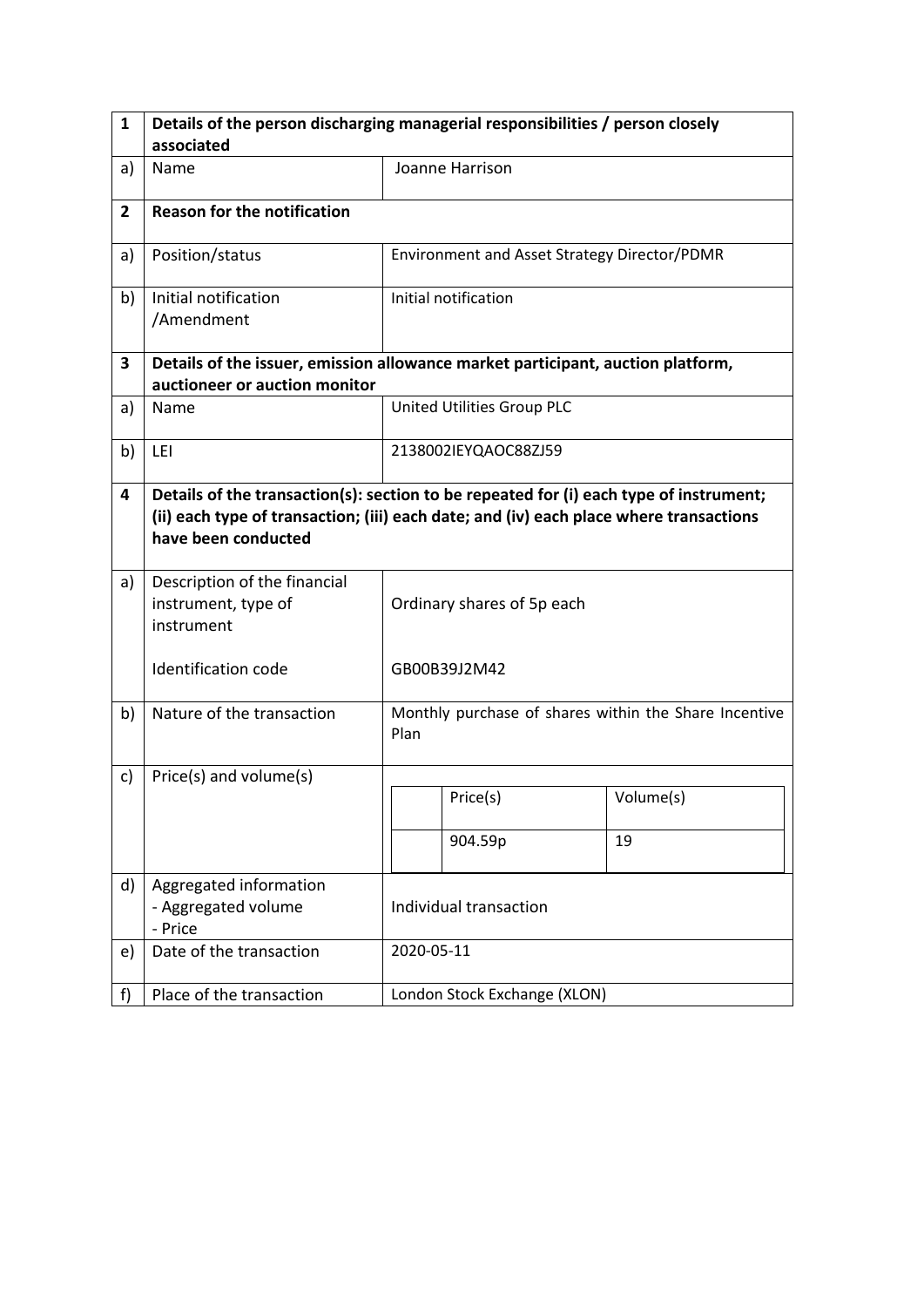| 1              | Details of the person discharging managerial responsibilities / person closely                                                                                                                          |                            |                                                       |           |  |
|----------------|---------------------------------------------------------------------------------------------------------------------------------------------------------------------------------------------------------|----------------------------|-------------------------------------------------------|-----------|--|
|                | associated                                                                                                                                                                                              |                            |                                                       |           |  |
| a)             | Name                                                                                                                                                                                                    |                            | James Keith Haslett                                   |           |  |
| $\overline{2}$ | <b>Reason for the notification</b>                                                                                                                                                                      |                            |                                                       |           |  |
| a)             | Position/status                                                                                                                                                                                         |                            | Director of Wastewater/PDMR                           |           |  |
| b)             | Initial notification<br>/Amendment                                                                                                                                                                      |                            | Initial notification                                  |           |  |
| 3              | Details of the issuer, emission allowance market participant, auction platform,                                                                                                                         |                            |                                                       |           |  |
|                | auctioneer or auction monitor                                                                                                                                                                           |                            |                                                       |           |  |
| a)             | Name                                                                                                                                                                                                    |                            | United Utilities Group PLC                            |           |  |
| b)             | LEI                                                                                                                                                                                                     |                            | 2138002IEYQAOC88ZJ59                                  |           |  |
| 4              | Details of the transaction(s): section to be repeated for (i) each type of instrument;<br>(ii) each type of transaction; (iii) each date; and (iv) each place where transactions<br>have been conducted |                            |                                                       |           |  |
| a)             | Description of the financial<br>instrument, type of<br>instrument                                                                                                                                       | Ordinary shares of 5p each |                                                       |           |  |
|                | <b>Identification code</b>                                                                                                                                                                              |                            | GB00B39J2M42                                          |           |  |
| b)             | Nature of the transaction                                                                                                                                                                               | Plan                       | Monthly purchase of shares within the Share Incentive |           |  |
| c)             | Price(s) and volume(s)                                                                                                                                                                                  |                            |                                                       |           |  |
|                |                                                                                                                                                                                                         |                            | Price(s)                                              | Volume(s) |  |
|                |                                                                                                                                                                                                         |                            | 904.59p                                               | 19        |  |
| d)             | Aggregated information<br>- Aggregated volume<br>- Price                                                                                                                                                | Individual transaction     |                                                       |           |  |
| e)             | Date of the transaction                                                                                                                                                                                 |                            | 2020-05-11                                            |           |  |
| f)             | Place of the transaction                                                                                                                                                                                |                            | London Stock Exchange (XLON)                          |           |  |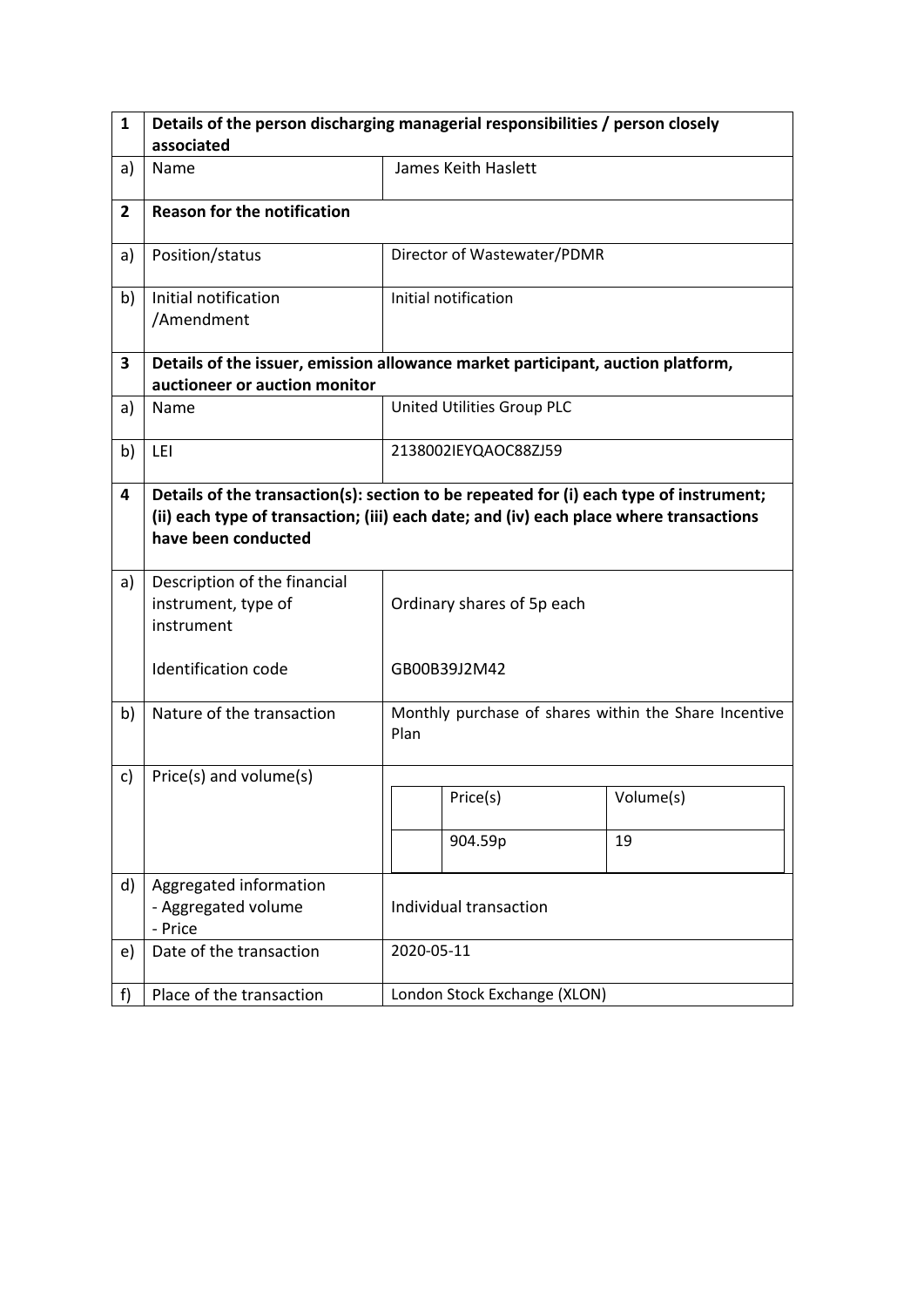| $\mathbf{1}$   | Details of the person discharging managerial responsibilities / person closely                                                                                                                          |                              |                                                       |  |  |  |
|----------------|---------------------------------------------------------------------------------------------------------------------------------------------------------------------------------------------------------|------------------------------|-------------------------------------------------------|--|--|--|
|                | associated                                                                                                                                                                                              |                              |                                                       |  |  |  |
| a)             | Name                                                                                                                                                                                                    | John Russell Houlden         |                                                       |  |  |  |
| $\overline{2}$ | <b>Reason for the notification</b>                                                                                                                                                                      |                              |                                                       |  |  |  |
| a)             | Position/status                                                                                                                                                                                         | Chief Financial Officer/PDMR |                                                       |  |  |  |
| b)             | Initial notification<br>/Amendment                                                                                                                                                                      | Initial notification         |                                                       |  |  |  |
| 3              | Details of the issuer, emission allowance market participant, auction platform,                                                                                                                         |                              |                                                       |  |  |  |
|                | auctioneer or auction monitor                                                                                                                                                                           |                              |                                                       |  |  |  |
| a)             | Name                                                                                                                                                                                                    | United Utilities Group PLC   |                                                       |  |  |  |
| b)             | LEI                                                                                                                                                                                                     | 2138002IEYQAOC88ZJ59         |                                                       |  |  |  |
| 4              | Details of the transaction(s): section to be repeated for (i) each type of instrument;<br>(ii) each type of transaction; (iii) each date; and (iv) each place where transactions<br>have been conducted |                              |                                                       |  |  |  |
| a)             | Description of the financial<br>instrument, type of<br>instrument                                                                                                                                       | Ordinary shares of 5p each   |                                                       |  |  |  |
|                | Identification code                                                                                                                                                                                     | GB00B39J2M42                 |                                                       |  |  |  |
| b)             | Nature of the transaction                                                                                                                                                                               | Plan                         | Monthly purchase of shares within the Share Incentive |  |  |  |
| c)             | Price(s) and volume(s)                                                                                                                                                                                  |                              |                                                       |  |  |  |
|                |                                                                                                                                                                                                         | Price(s)                     | Volume(s)                                             |  |  |  |
|                |                                                                                                                                                                                                         | 904.59p                      | 21                                                    |  |  |  |
| d)             | Aggregated information<br>- Aggregated volume<br>- Price                                                                                                                                                | Individual transaction       |                                                       |  |  |  |
| e)             | Date of the transaction                                                                                                                                                                                 | 2020-05-11                   |                                                       |  |  |  |
| f              | Place of the transaction                                                                                                                                                                                | London Stock Exchange (XLON) |                                                       |  |  |  |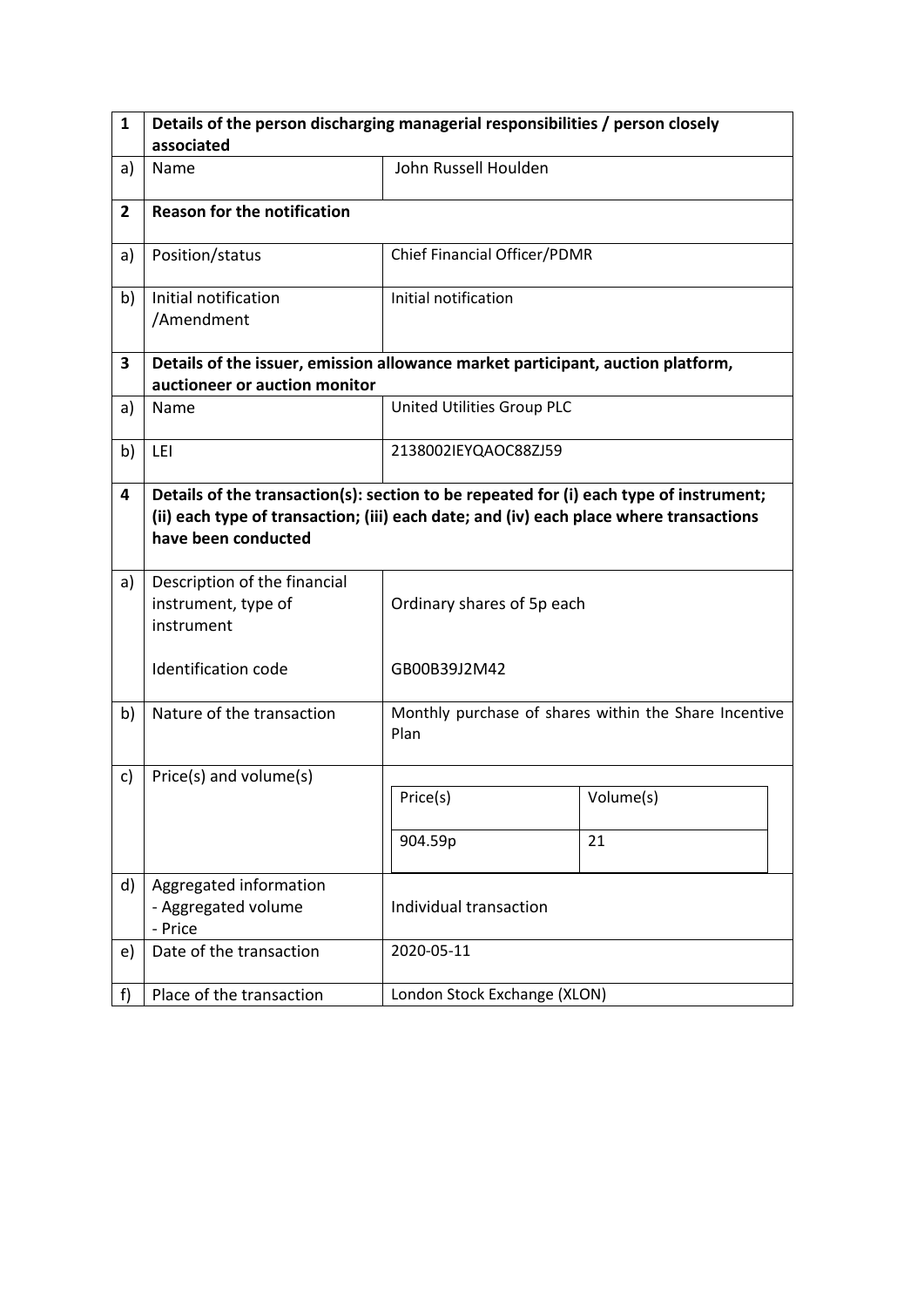| $\mathbf{1}$   | Details of the person discharging managerial responsibilities / person closely                                                                                                                          |                                 |                                                       |  |  |  |
|----------------|---------------------------------------------------------------------------------------------------------------------------------------------------------------------------------------------------------|---------------------------------|-------------------------------------------------------|--|--|--|
|                | associated                                                                                                                                                                                              |                                 |                                                       |  |  |  |
| a)             | Name                                                                                                                                                                                                    | Gaynor Kenyon                   |                                                       |  |  |  |
| $\overline{2}$ | <b>Reason for the notification</b>                                                                                                                                                                      |                                 |                                                       |  |  |  |
| a)             | Position/status                                                                                                                                                                                         | Corporate Affairs Director/PDMR |                                                       |  |  |  |
| b)             | Initial notification<br>/Amendment                                                                                                                                                                      | Initial notification            |                                                       |  |  |  |
| 3              | Details of the issuer, emission allowance market participant, auction platform,                                                                                                                         |                                 |                                                       |  |  |  |
|                | auctioneer or auction monitor                                                                                                                                                                           |                                 |                                                       |  |  |  |
| a)             | Name                                                                                                                                                                                                    | United Utilities Group PLC      |                                                       |  |  |  |
| b)             | LEI                                                                                                                                                                                                     | 2138002IEYQAOC88ZJ59            |                                                       |  |  |  |
| 4              | Details of the transaction(s): section to be repeated for (i) each type of instrument;<br>(ii) each type of transaction; (iii) each date; and (iv) each place where transactions<br>have been conducted |                                 |                                                       |  |  |  |
| a)             | Description of the financial<br>instrument, type of<br>instrument                                                                                                                                       | Ordinary shares of 5p each      |                                                       |  |  |  |
|                | Identification code                                                                                                                                                                                     | GB00B39J2M42                    |                                                       |  |  |  |
| b)             | Nature of the transaction                                                                                                                                                                               | Plan                            | Monthly purchase of shares within the Share Incentive |  |  |  |
| c)             | Price(s) and volume(s)                                                                                                                                                                                  |                                 |                                                       |  |  |  |
|                |                                                                                                                                                                                                         | Price(s)                        | Volume(s)                                             |  |  |  |
|                |                                                                                                                                                                                                         | 904.59p                         | 19                                                    |  |  |  |
| d)             | Aggregated information<br>- Aggregated volume<br>- Price                                                                                                                                                | Individual transaction          |                                                       |  |  |  |
| e)             | Date of the transaction                                                                                                                                                                                 | 2020-05-11                      |                                                       |  |  |  |
| f              | Place of the transaction                                                                                                                                                                                | London Stock Exchange (XLON)    |                                                       |  |  |  |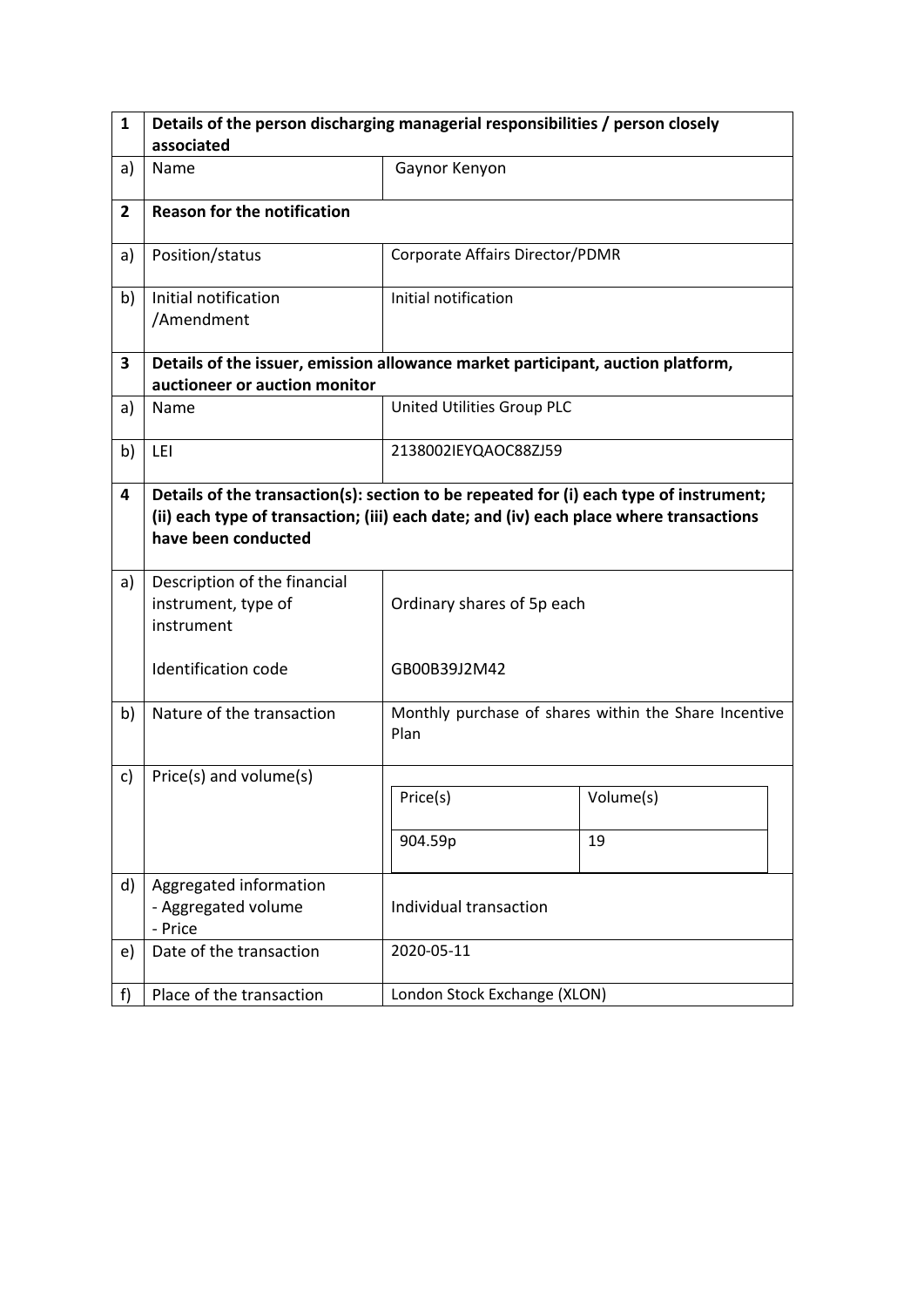| 1              | Details of the person discharging managerial responsibilities / person closely                                                                                                                          |                        |                                                |                                                       |  |
|----------------|---------------------------------------------------------------------------------------------------------------------------------------------------------------------------------------------------------|------------------------|------------------------------------------------|-------------------------------------------------------|--|
|                | associated                                                                                                                                                                                              |                        |                                                |                                                       |  |
| a)             | Name                                                                                                                                                                                                    | <b>Tom Lissett</b>     |                                                |                                                       |  |
| $\overline{2}$ | <b>Reason for the notification</b>                                                                                                                                                                      |                        |                                                |                                                       |  |
| a)             | Position/status                                                                                                                                                                                         |                        | Director of Bioresource & Energy Services/PDMR |                                                       |  |
| b)             | Initial notification<br>/Amendment                                                                                                                                                                      |                        | Initial notification                           |                                                       |  |
| 3              | Details of the issuer, emission allowance market participant, auction platform,                                                                                                                         |                        |                                                |                                                       |  |
|                | auctioneer or auction monitor                                                                                                                                                                           |                        |                                                |                                                       |  |
| a)             | Name                                                                                                                                                                                                    |                        | United Utilities Group PLC                     |                                                       |  |
| b)             | LEI                                                                                                                                                                                                     |                        | 2138002IEYQAOC88ZJ59                           |                                                       |  |
| 4              | Details of the transaction(s): section to be repeated for (i) each type of instrument;<br>(ii) each type of transaction; (iii) each date; and (iv) each place where transactions<br>have been conducted |                        |                                                |                                                       |  |
| a)             | Description of the financial<br>instrument, type of<br>instrument                                                                                                                                       |                        | Ordinary shares of 5p each                     |                                                       |  |
|                | <b>Identification code</b>                                                                                                                                                                              |                        | GB00B39J2M42                                   |                                                       |  |
| b)             | Nature of the transaction                                                                                                                                                                               | Plan                   |                                                | Monthly purchase of shares within the Share Incentive |  |
| c)             | Price(s) and volume(s)                                                                                                                                                                                  |                        |                                                |                                                       |  |
|                |                                                                                                                                                                                                         |                        | Price(s)                                       | Volume(s)                                             |  |
|                |                                                                                                                                                                                                         |                        | 904.59p                                        | 21                                                    |  |
| d)             | Aggregated information<br>- Aggregated volume<br>- Price                                                                                                                                                | Individual transaction |                                                |                                                       |  |
| e)             | Date of the transaction                                                                                                                                                                                 |                        | 2020-05-11                                     |                                                       |  |
| f)             | Place of the transaction                                                                                                                                                                                |                        | London Stock Exchange (XLON)                   |                                                       |  |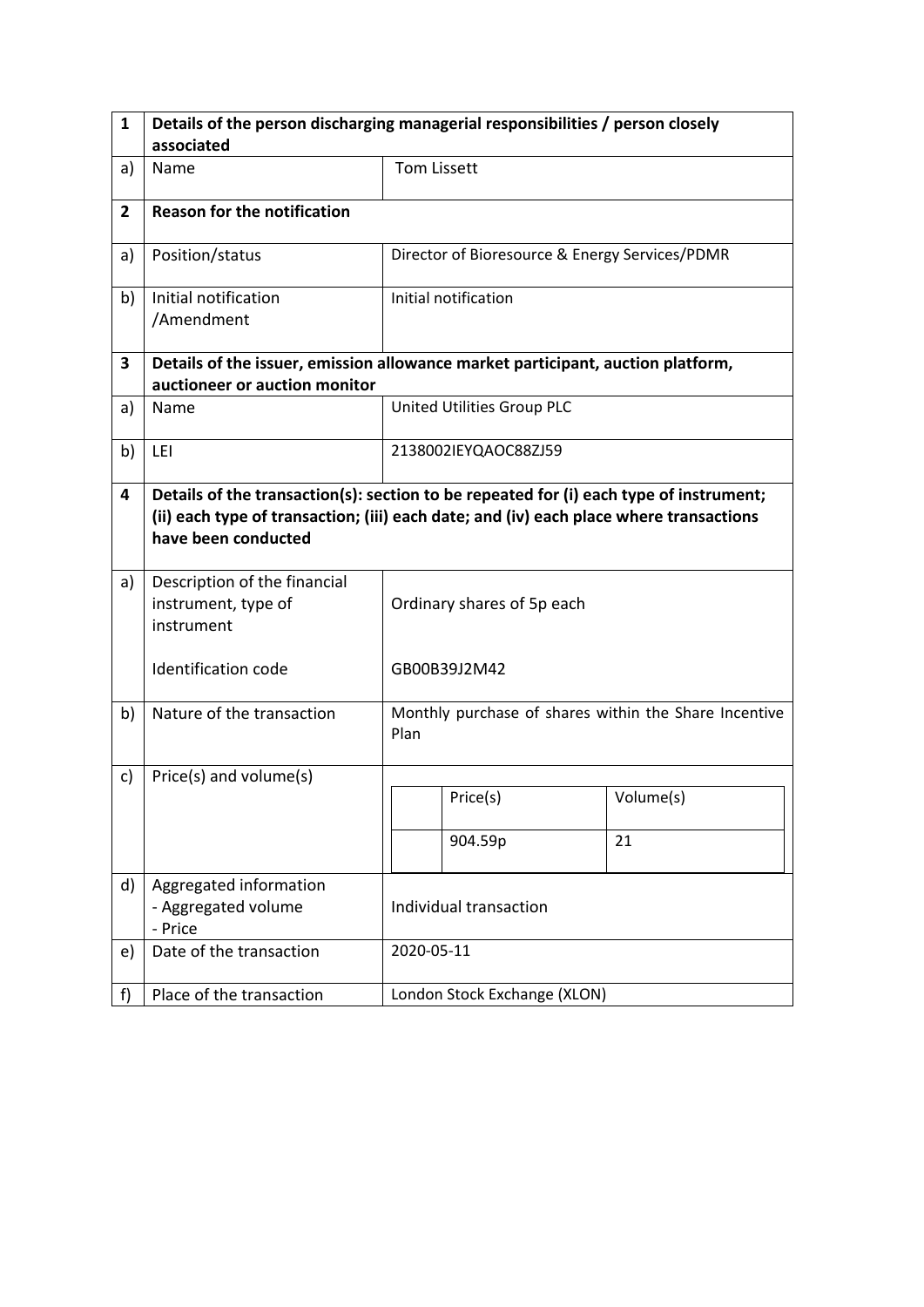| 1.             | Details of the person discharging managerial responsibilities / person closely                                                                                                                          |                              |                                                       |  |  |  |
|----------------|---------------------------------------------------------------------------------------------------------------------------------------------------------------------------------------------------------|------------------------------|-------------------------------------------------------|--|--|--|
|                | associated                                                                                                                                                                                              |                              |                                                       |  |  |  |
| a)             | Name                                                                                                                                                                                                    | <b>Steve Mogford</b>         |                                                       |  |  |  |
| $\overline{2}$ | <b>Reason for the notification</b>                                                                                                                                                                      |                              |                                                       |  |  |  |
| a)             | Position/status                                                                                                                                                                                         | Chief Executive Officer/PDMR |                                                       |  |  |  |
| b)             | Initial notification<br>/Amendment                                                                                                                                                                      | Initial notification         |                                                       |  |  |  |
| 3              | Details of the issuer, emission allowance market participant, auction platform,                                                                                                                         |                              |                                                       |  |  |  |
|                | auctioneer or auction monitor                                                                                                                                                                           |                              |                                                       |  |  |  |
| a)             | Name                                                                                                                                                                                                    | United Utilities Group PLC   |                                                       |  |  |  |
| b)             | LEI                                                                                                                                                                                                     | 2138002IEYQAOC88ZJ59         |                                                       |  |  |  |
| 4              | Details of the transaction(s): section to be repeated for (i) each type of instrument;<br>(ii) each type of transaction; (iii) each date; and (iv) each place where transactions<br>have been conducted |                              |                                                       |  |  |  |
| a)             | Description of the financial<br>instrument, type of<br>instrument                                                                                                                                       | Ordinary shares of 5p each   |                                                       |  |  |  |
|                | Identification code                                                                                                                                                                                     | GB00B39J2M42                 |                                                       |  |  |  |
| b)             | Nature of the transaction                                                                                                                                                                               | Plan                         | Monthly purchase of shares within the Share Incentive |  |  |  |
| c)             | Price(s) and volume(s)                                                                                                                                                                                  |                              |                                                       |  |  |  |
|                |                                                                                                                                                                                                         | Price(s)                     | Volume(s)                                             |  |  |  |
|                |                                                                                                                                                                                                         | 904.59p                      | 19                                                    |  |  |  |
| d)             | Aggregated information<br>- Aggregated volume<br>- Price                                                                                                                                                | Individual transaction       |                                                       |  |  |  |
| e)             | Date of the transaction                                                                                                                                                                                 | 2020-05-11                   |                                                       |  |  |  |
| f              | Place of the transaction                                                                                                                                                                                | London Stock Exchange (XLON) |                                                       |  |  |  |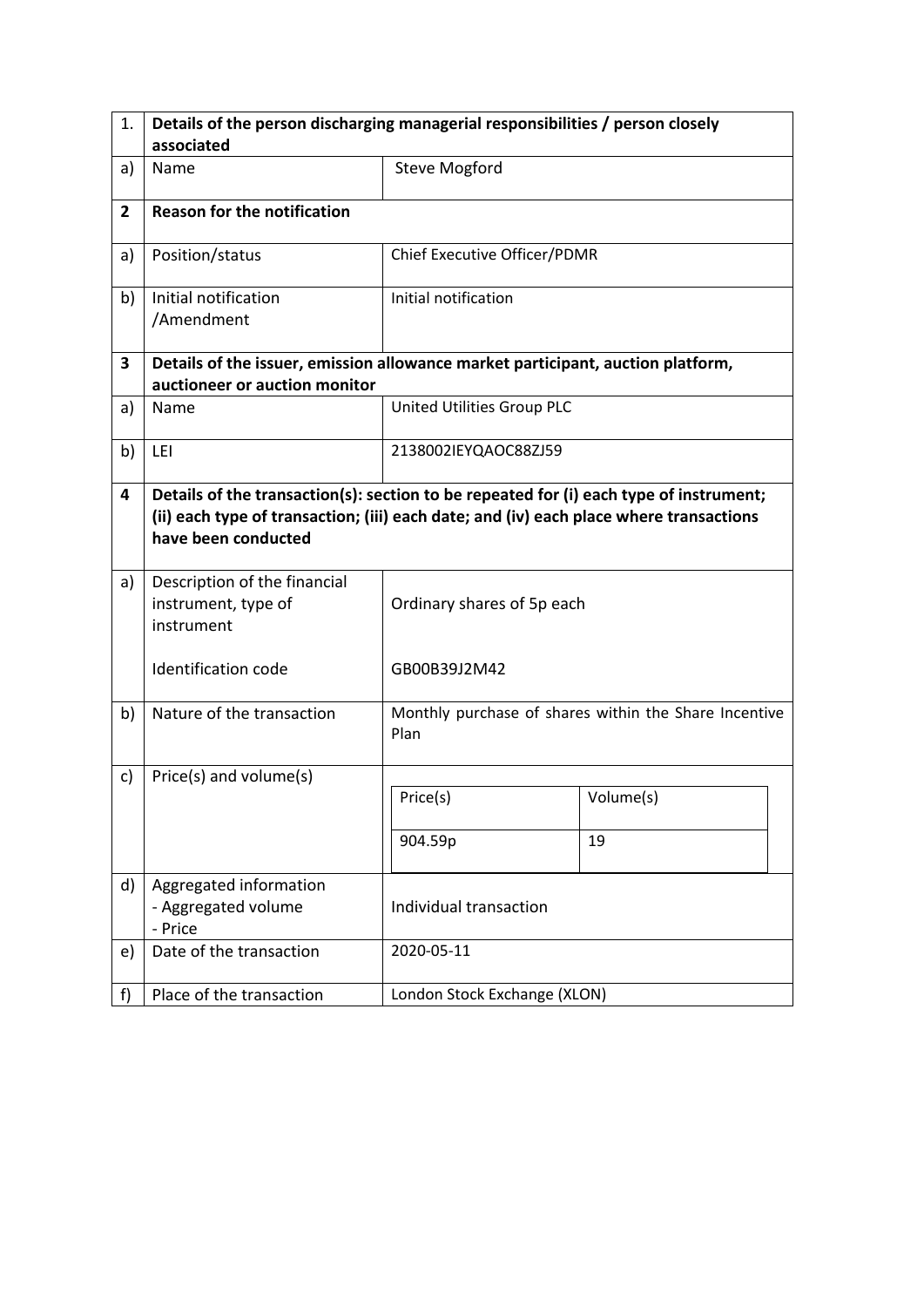| 1              | Details of the person discharging managerial responsibilities / person closely                                                                                                                          |                            |                                                       |           |  |
|----------------|---------------------------------------------------------------------------------------------------------------------------------------------------------------------------------------------------------|----------------------------|-------------------------------------------------------|-----------|--|
|                | associated                                                                                                                                                                                              |                            |                                                       |           |  |
| a)             | Name                                                                                                                                                                                                    |                            | <b>Martin Padley</b>                                  |           |  |
| $\overline{2}$ | <b>Reason for the notification</b>                                                                                                                                                                      |                            |                                                       |           |  |
| a)             | Position/status                                                                                                                                                                                         |                            | Water and Scientific Services Director/PDMR           |           |  |
| b)             | Initial notification<br>/Amendment                                                                                                                                                                      |                            | Initial notification                                  |           |  |
| 3              | Details of the issuer, emission allowance market participant, auction platform,                                                                                                                         |                            |                                                       |           |  |
|                | auctioneer or auction monitor                                                                                                                                                                           |                            |                                                       |           |  |
| a)             | Name                                                                                                                                                                                                    |                            | United Utilities Group PLC                            |           |  |
| b)             | LEI                                                                                                                                                                                                     |                            | 2138002IEYQAOC88ZJ59                                  |           |  |
| 4              | Details of the transaction(s): section to be repeated for (i) each type of instrument;<br>(ii) each type of transaction; (iii) each date; and (iv) each place where transactions<br>have been conducted |                            |                                                       |           |  |
| a)             | Description of the financial<br>instrument, type of<br>instrument                                                                                                                                       | Ordinary shares of 5p each |                                                       |           |  |
|                | <b>Identification code</b>                                                                                                                                                                              |                            | GB00B39J2M42                                          |           |  |
| b)             | Nature of the transaction                                                                                                                                                                               | Plan                       | Monthly purchase of shares within the Share Incentive |           |  |
| c)             | Price(s) and volume(s)                                                                                                                                                                                  |                            |                                                       |           |  |
|                |                                                                                                                                                                                                         |                            | Price(s)                                              | Volume(s) |  |
|                |                                                                                                                                                                                                         |                            | 904.59p                                               | 19        |  |
| d)             | Aggregated information<br>- Aggregated volume<br>- Price                                                                                                                                                | Individual transaction     |                                                       |           |  |
| e)             | Date of the transaction                                                                                                                                                                                 |                            | 2020-05-11                                            |           |  |
| f)             | Place of the transaction                                                                                                                                                                                |                            | London Stock Exchange (XLON)                          |           |  |